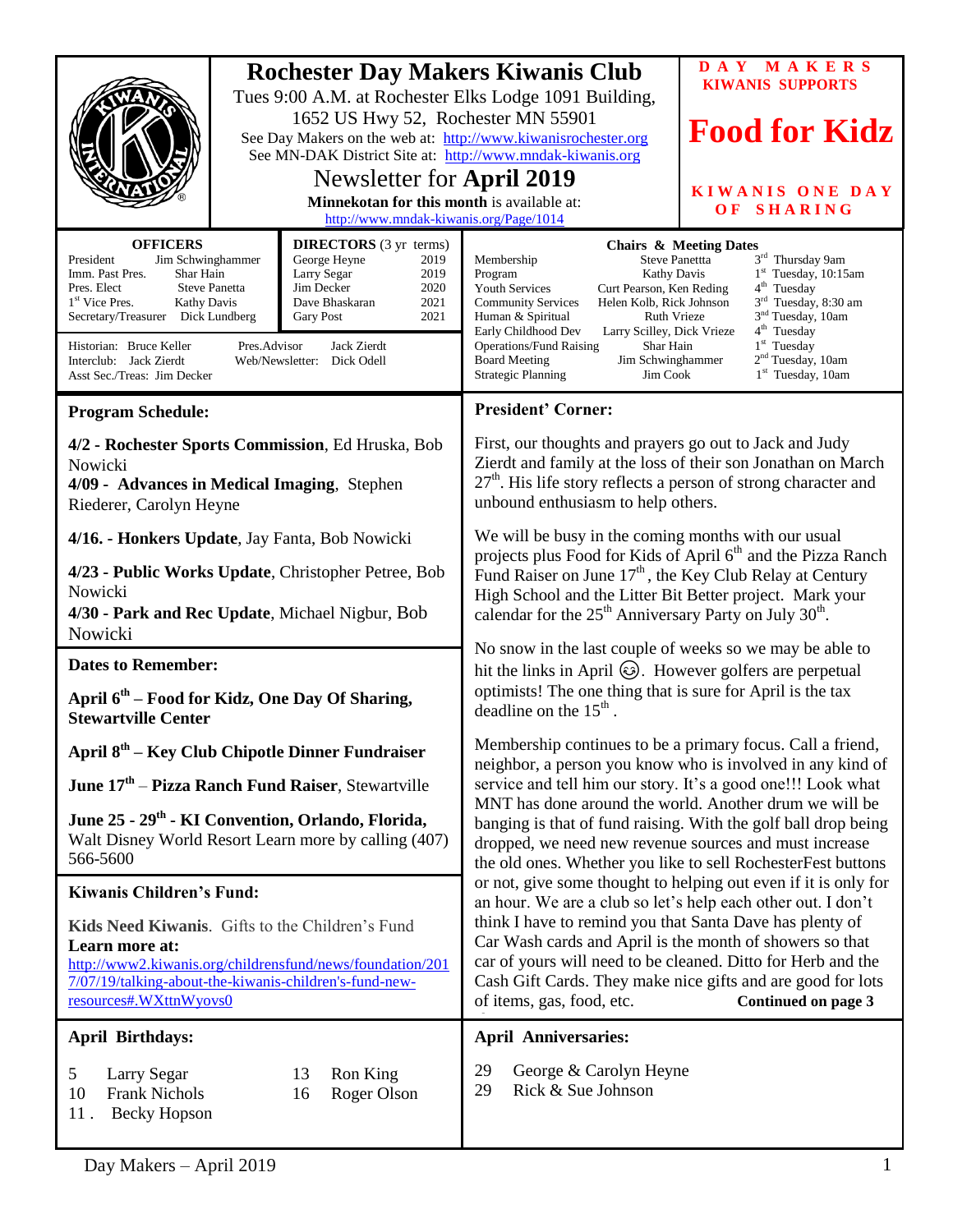## **Secretary/Treasurer's Report – 03/12/2019**

| <b>Bank Balance 2/28/2019:</b> | \$18,969.09  |  |
|--------------------------------|--------------|--|
| <b>Bike Repair Fund:</b>       | 34.30<br>SS. |  |
| <b>Charitable Account</b>      | \$5,238.24   |  |
| Administrative Fund:           | \$1,949.37   |  |
| Service Fund:                  | \$11,747.18  |  |

**February Service Hour Statistics:** 398 hours by 22 members, 38% Participation.

### **February Board Meeting Summary**

The membership committee met with the executives at Shorewood, and will meet with them again with a PowerPoint presentation. We may have an off-site club meeting there in May.

The board discussed using the clubs K\$ contribution to cover, or partially cover, our \$580 2018/2019 budget obligation for the Kiwanis Children's Fund. No action was taken.

The board discussed whether to do Back Packs this year. Last year we did 24. This has not been budgeted. The board decided to order 2 cases (\$191.52) funded by our Service Account.

Past Presidents Jim Cook, Bob Nowicki, and Jack Zierdt, plus current President Jim Schwinghammer will make up the nominating committee for 2019/2020 Club Officers.

Jim Decker asked the board if they favored selling Rochester Fest buttons again this year. Last year there were a total of 80 hours by 13 members who volunteered on button sales. The club receives \$1.25 for each button sold. We may be able to do more with creativity and training. The board agreed that we should do it again in 2019.

# **COMMITTEE REPORTS**

**Community Service-** We are doing Channel 1 at HyVee this Saturday. The club will be participating in the Liter Bit Better Campaign April 27 to May 5, watch for sign-up.

**Early Childhood Development-** Extra books (130) will be donated to Hoover School.

**Human & Spiritual Values-** Cards continue to be sent to homebound members, and those members being unable to attend meetings for various reasons.

### **Continued next column**

### **Secy/Treas Report: (Continued)**

**Membership-** The committee now has membership cochairs, one for retention of current members, and one to focus on recruiting new members.

Program- Programs are scheduled through May 24<sup>th</sup>.

## **Richard E. Lundberg**, Secretary

### **Volunteer Appreciation Night:**

Hello Volunteers!!

This is a reminder that Volunteer Appreciation Night is on Monday April  $8<sup>th</sup>$  from 6:00-7:00 pm at Mayo High School. This evening is dedicated to all of you whether you volunteered 5 min or every day. There will be prizes, dessert, coffee or punch which will be served by our building principals.

I look forward to seeing you all there!!

Bobbi Jorgenson Rochester Public Schools Volunteer Coordinator

**Jack Zierdt**

### **\*\*\*\*\*\*\*\*\*\*\*\*\*\*\*\*\*\*\*\*\*\*\*\*\*\*\*\*\*\*\*\*\*\*\*\*\*\*\*\*\*\*\*\*\*\*\*\*\***

**Food For Kidz: April 6th Stewartville Center**

Thank you for the generosity of our Day Makers members we have contributed \$2,087.00 to the Food for Kidz program this year.

Thanks to Dick and Ruth Vrieze for two contributions, from their church in the amount of \$550.00 total, added to our amount that we turned in from our club for a total of \$2,637.00.

According to an email from Mary Broullard, from the Stewartville club, as of the  $28<sup>th</sup>$  of March, they have collected a total of "just over \$20,200 so we can package AT LEAST 135,000 meals!"

We can still use more help on the 12:00 Noon to 2:00 PM and the 2:00 PM to 4:00 PM or end of cleanup shifts on Saturday, April 6<sup>th</sup>.

Thanks, again to the Day Makers for your generosity of financial support and working on Saturday the  $6<sup>th</sup>$  of April for this annual Kiwanis One Day worthy cause.

**Jack Zierdt**, 2019 Food for Kidz Day Makers Representative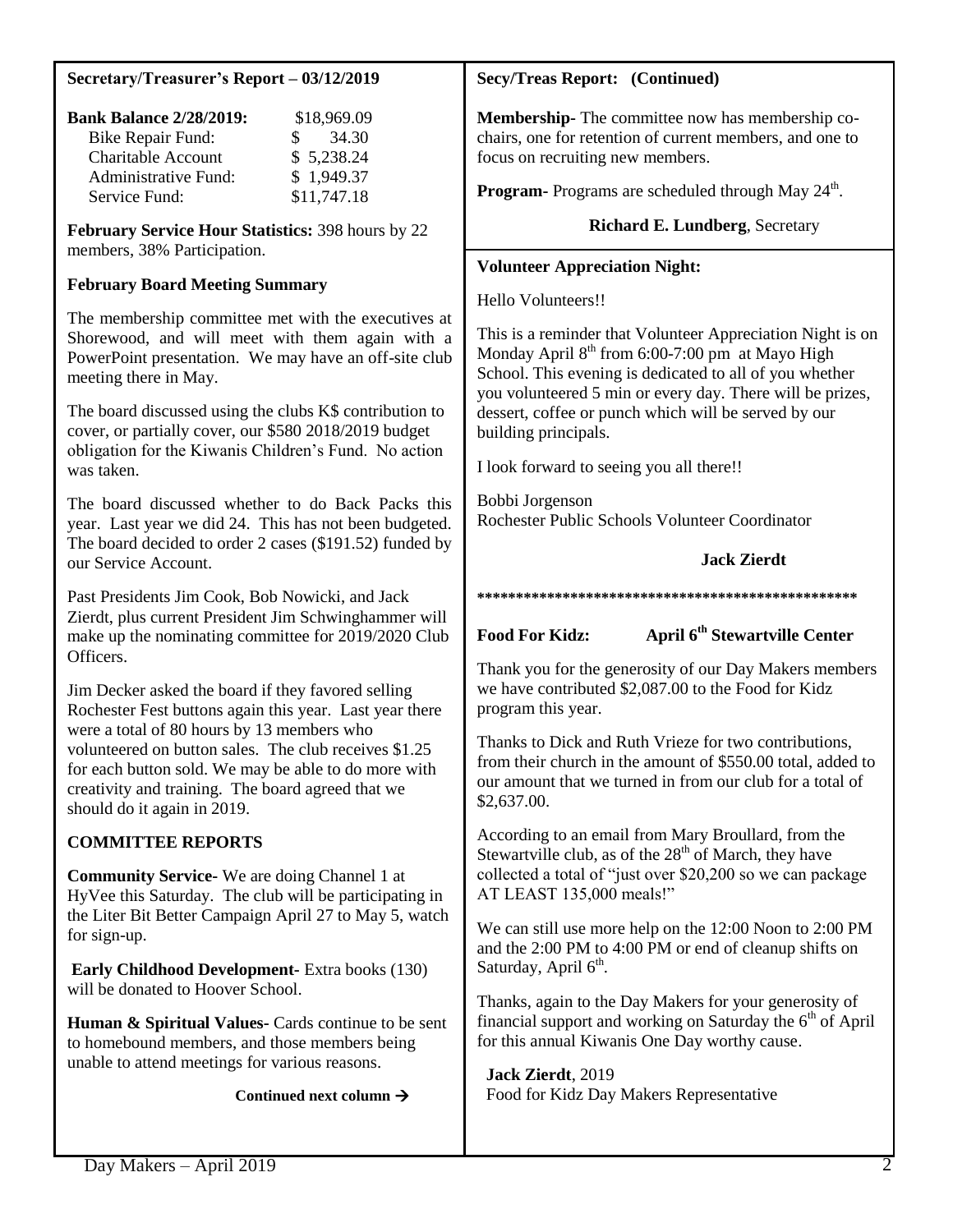### **Presidents Corner:** Continued from page 1

I'll also repeat my plea from the first newsletter to bring fund raising ideas to each meeting.

Thoughts to Ponder:

"More smiling, less worrying. More compassion, less judgment. More blessed, less stressed. More love, less hate."

"It's only after you've stepped outside your comfort zone that you begin to change, grow, and transform."

-**Roy T. Bennett**, The Light in the Heart

 **Jim Schwinghammer**, President 2018-2019

# **Kiwanis Honker's Baseball Dinner/Social**:

Now that spring has arrived, please begin planning to join your fellow Kiwanians and guests to celebrate summer at a Honker's Baseball game on **Friday June 14th** in Rochester. Dinner and social will be from 6:00-7:30pm – you will be able to enjoy "all you want" of your ball park favorites in the camaraderie of fellow Kiwanis members, families, friends and perspective members. For the entertainment and game, our group will have seats behind home plate in the covered grandstand (with a seat back). First pitch takes place at 7:05pm.

Our tickets are \$20 which includes Dinner, beverages (does not include alcohol), game and entertainment.

On that same evening, Key club members and guests will be attending in an adjacent section in the grandstands (their tickets will not include "all you want" dinner and social).

**Before April 8th, please respond to this email with a preliminary estimated attendee count from your club that we use for planning. Please also reply if your club does not plan to participate.**

**Before May 6th, please send payment for tickets along with your club name and telephone number to:** Rochester Honkers CO: Kayla Piltz, 307 East Center St, Rochester, MN 55904

If you have any questions about the event or submitting payment, you are welcome to contact Randy Schmidt or Kayla Piltz, Rochester Honkers at Cell- 715-829-1199 Office- 507-289-1170 [kayla@rochesterhonkers.com](mailto:kayla@rochesterhonkers.com)

Randy Schmidt Kiwanis Immediate Past Lt. Governor 2018-2019, Division 7, Minnesota-Dakotas [rschmidt.kiwanis@gmail.com](mailto:rschmidt.kiwanis@gmail.com)

## **Litter Bit Better:**

Our Day Makers Club will again be participating in this year's Rochester Litter Bit Better campaign which this year will be held April  $27<sup>th</sup>$  through May  $5<sup>th</sup>$ .

Thursday May  $2<sup>nd</sup>$  has been tentatively selected for our group to again pick up along  $20<sup>th</sup>$  St SE from Marion Road to the Bear Creek bridge



See you there….. Rick Johnson

**Century Key Club Support:**

Kiwanis Day Makers are helping Century Key Club make their goal for American Cancer Society project.

Century Key Club's next fund raising event is "Eat for Change."

Make dinner a selfless act by joining us for a fundraiser to support Relay For Life. Come in to the **Chipotle** at 1201 South Broadway Suite 60 in Rochester on Monday April 8<sup>th</sup> between 5:00pm and 9:00pm. Bring in this Flyer, show it on your smartphone or tell the cashier you're supporting the cause to make sure that **33% of the proceeds** will be donated to Relay For Life.

Thank you and Chipotle for your financial support and enjoy a great meal.



**Helen Kolb**

 $Day \text{Makers} - April \, 2019$  3